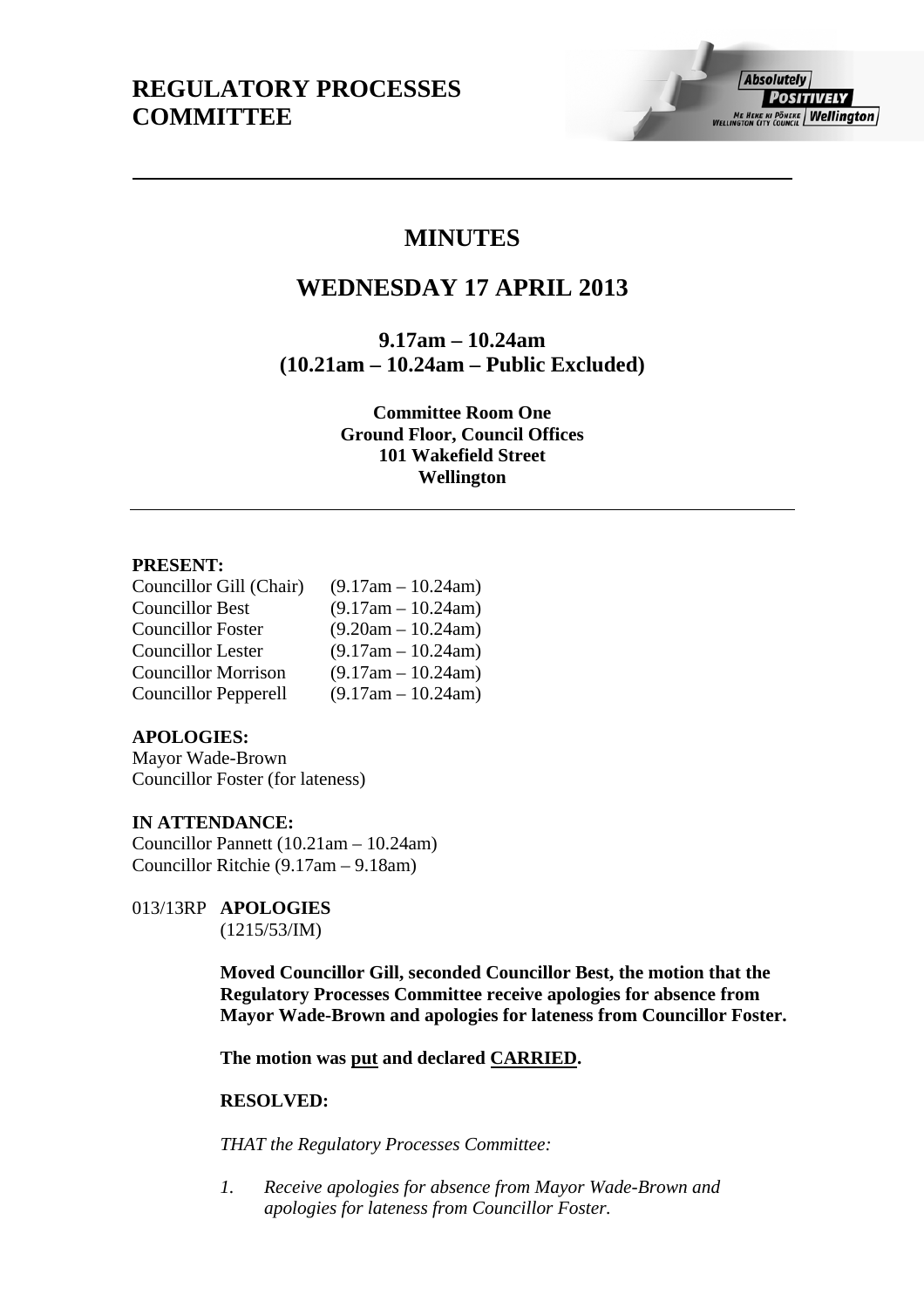# 014/13RP **MINUTES FOR CONFIRMATION**  (1215/53/IM)

**Moved Councillor Gill, seconded Councillor Morrison, the motion that the Regulatory Processes Committee approve the minutes of the ordinary meeting held Wednesday 6 March 2013 having been circulated, be taken as an accurate record of that meeting.** 

**The motion was put and declared CARRIED.** 

#### **RESOLVED:**

*THAT the Regulatory Processes Committee:* 

*1. Approve the minutes of the ordinary meeting held Wednesday 6 March 2013 having been circulated, be taken as an accurate record of that meeting.* 

### 015/13RP **CONFLICT OF INTEREST DECLARATIONS**  (1215/53/IM)

#### **NOTED:**

There were no conflicts of interest declared.

# 016/13RP **PUBLIC PARTICIPATION**  (1215/53/IM)

#### **NOTED:**

There was no public participation.

### 017/13RP **ORDER OF BUSINESS**  (1215/53/IM)

## **NOTED:**

The Chair advised that the agenda would be as follows:

Report 3 - Granting of a Ground Licence to Innermost Gardens Incorporated over part of Town Belt land at 141 Elizabeth Street, Mt Victoria Report 2 - Road Stopping and Acquisition – Legal Road Adjoining 1 Franklyn Road, Tawa Report 1 - Decision on Objections to the Proposal Road Stopping and Disposal of Legal Road between 8 and 28 Jaunpur Crescent, Broadmeadows Report 4 - District Plan Change 73 - Suburban Centres Appeal

*Regulatory Processes Committee – Meeting of Wednesday 17 April 2013*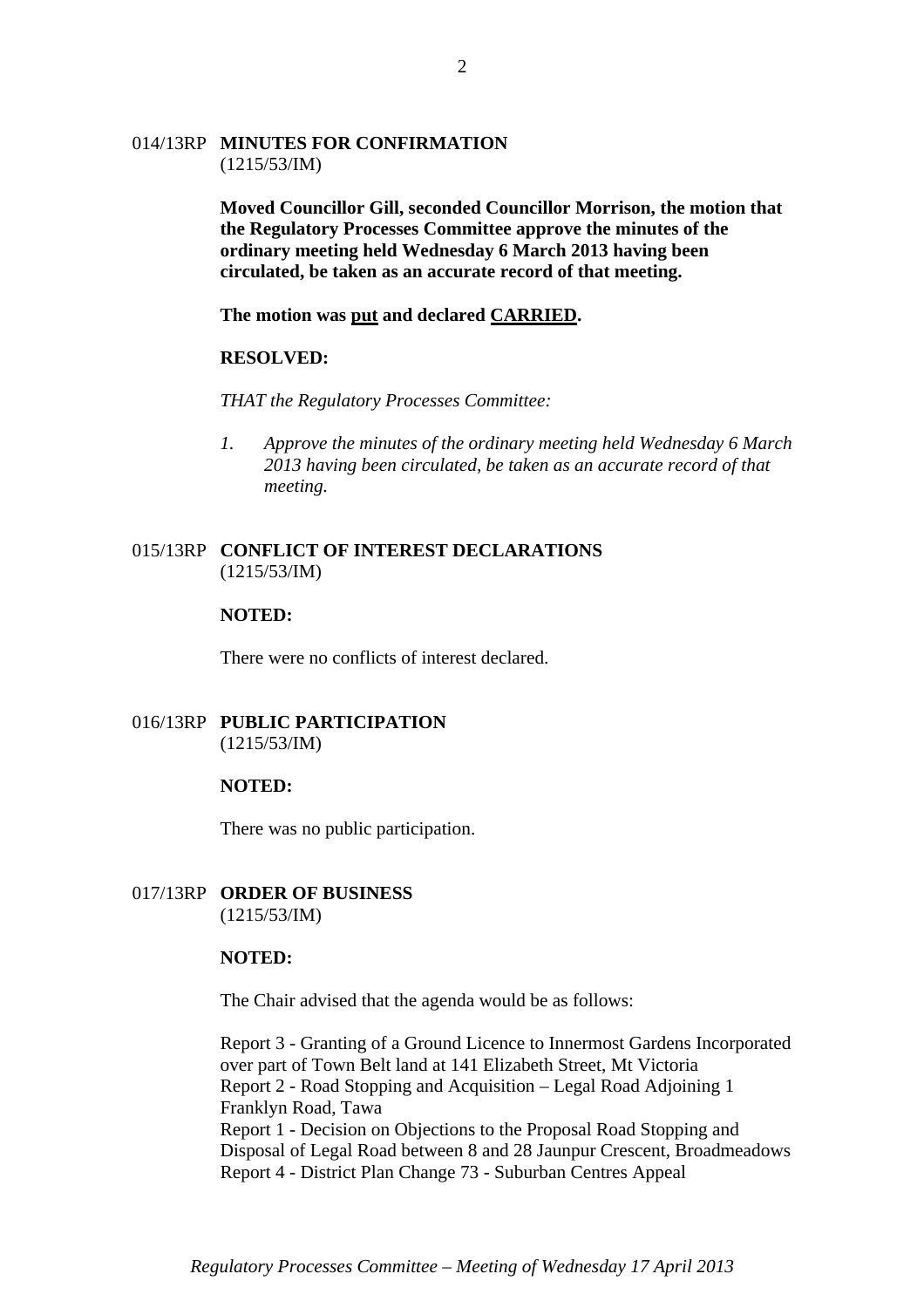# 018/13RP **GRANTING OF A GROUND LICENCE TO INNERMOST GARDENS INCORPORATED OVER PART OF TOWN BELT LAND AT 141 ELIZABETH STREET, MT VICTORIA**

Report of Hanita Shantilal, Senior Property Advisor, Property Services and Myfanwy Emeny, Manager Community Engagement and Reserves, Parks and Gardens. (1215/53/IM) (REPORT 3)

# **Moved Councillor Best, seconded Morrison, the substantive motion.**

**The substantive motion was put and was declared CARRIED.** 

# **RESOLVED:**

*THAT the Regulatory Processes Committee:* 

- *1. Receive the information.*
- *2. Agree subject to the terms and conditions noted below, the granting of a ground licence to Innermost Gardens Incorporated in accordance with the Reserves Act 1977.*
- *3. Note that the terms of the licence are as follows: Location: Part of the land known as 141 Elizabeth Street, Mount Victoria (outlined in red on Appendix 1 of the officer's report) Term: Five years Annual Licence Fee: \$225.00 per annum plus GST Special Conditions: Wellington City Council to pay up to \$300.00 per annum (exclusive of GST) of the metered water. Innermost Gardens Incorporated will pay metered water charges above \$300.00 per annum (exclusive of GST).*
- *4. Note that any approval to grant the licence is conditional on:* 
	- *(i) appropriate consultation with Iwi, Friends of the Town Belt and Action for the Environment being completed;*
	- *(ii) the licence being publicly notified in accordance with section 119 and 120 of the Reserves Act 1977;*
	- *(iii) there being no sustained objections resulting from the abovementioned consultation or notification; and*
	- *(iv) the legal and advertising costs associated with preparing the licence is met by Innermost Gardens Incorporated.*
- *5. Agree that Council officers will finalise and negotiate the licence details.*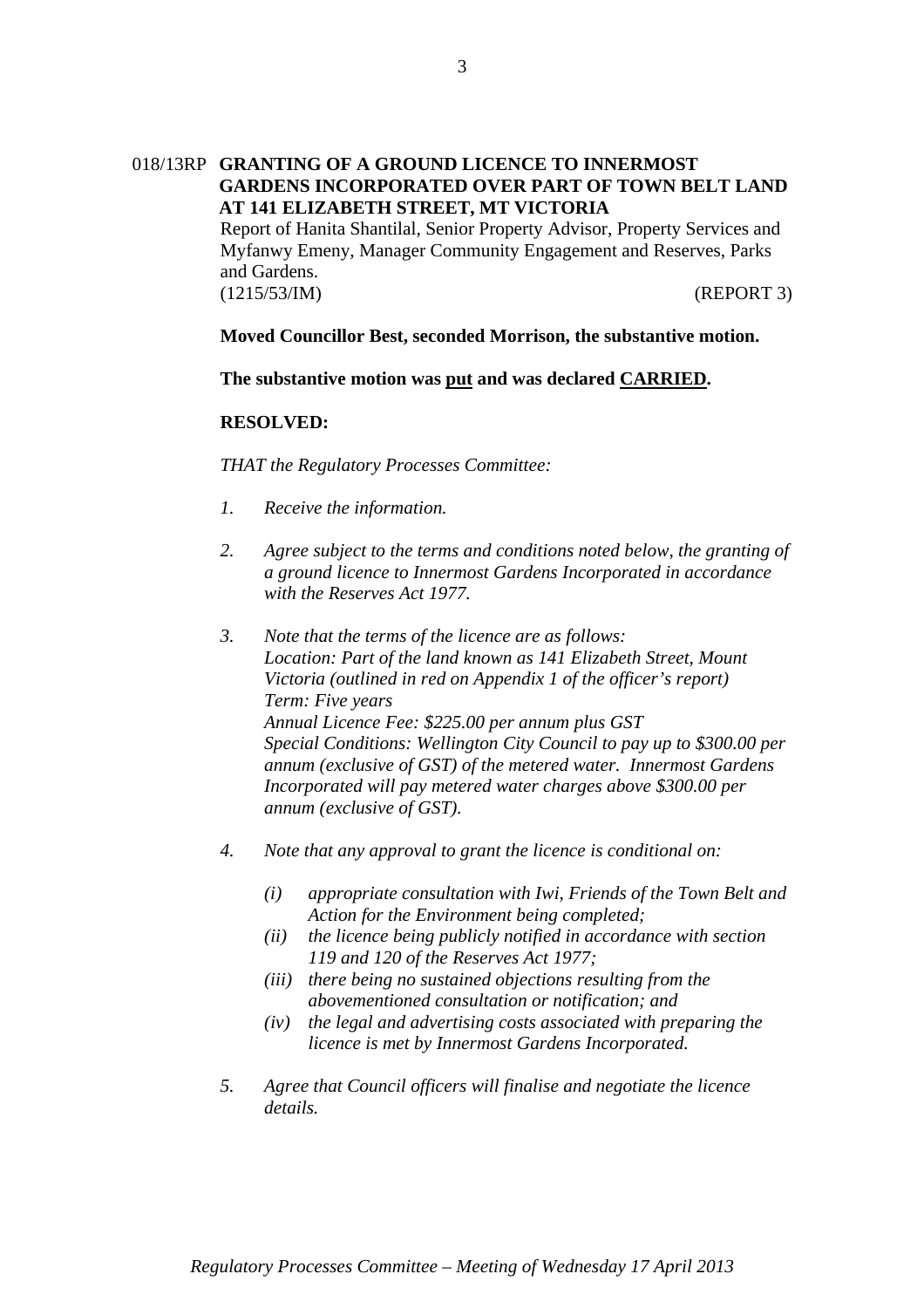(Councillor Ritchie left the meeting at 9.18am.)

# 019/13RP **ROAD STOPPING AND ACQUISITION – LEGAL ROAD ADJOINING 1 FRANKLYN ROAD, TAWA**

Report of Paul Davidson, Property Advisor, Property Services. (1215/53/IM) (REPORT 2)

**Moved Councillor Best, seconded Councillor Lester, the substantive motion.** 

**The substantive motion was put and was declared CARRIED.** 

# **RESOLVED:**

*THAT the Regulatory Processes Committee:* 

- *1. Receive the information.*
- *2. Recommend that Council:* 
	- *(a) Agree that approximately 55m² (subject to survey) of unformed legal road land in Franklyn Road, and approximately 80m² in Chester Road (Road Land) adjoining 1 Franklyn Road (Adjoining Land) are not required for a Public Work.*
	- *(b) Approve the disposal of the Road Land.*
	- *(c) Authorise Council officers to commission a section 40 Public Works Act 1981 (PWA) report from suitably qualified consultants to identify whether the area of unformed legal road land must be offered back to its former owner or their successor, or whether exemptions from offer back applies.*
	- *(d) Delegate to the Chief Executive Officer the power to either offer the Road Land back to its former owner(s) or their successor(s), or to approve the exercise of exemptions from offer back under section 40(2), 40(3), or 40(4) PWA(if appropriate).*
	- *(e) Authorise Council officers to initiate the road stopping process for the Road Land in accordance with Section 342 and the Tenth Schedule of the Local Government Act 1974.*
	- *(f) Delegate to the Chief Executive Officer the power to formally approve the road stopping, and issue the public notice to declare the Road Land stopped as road, subject to all statutory and Council requirements being met with no objections being received.*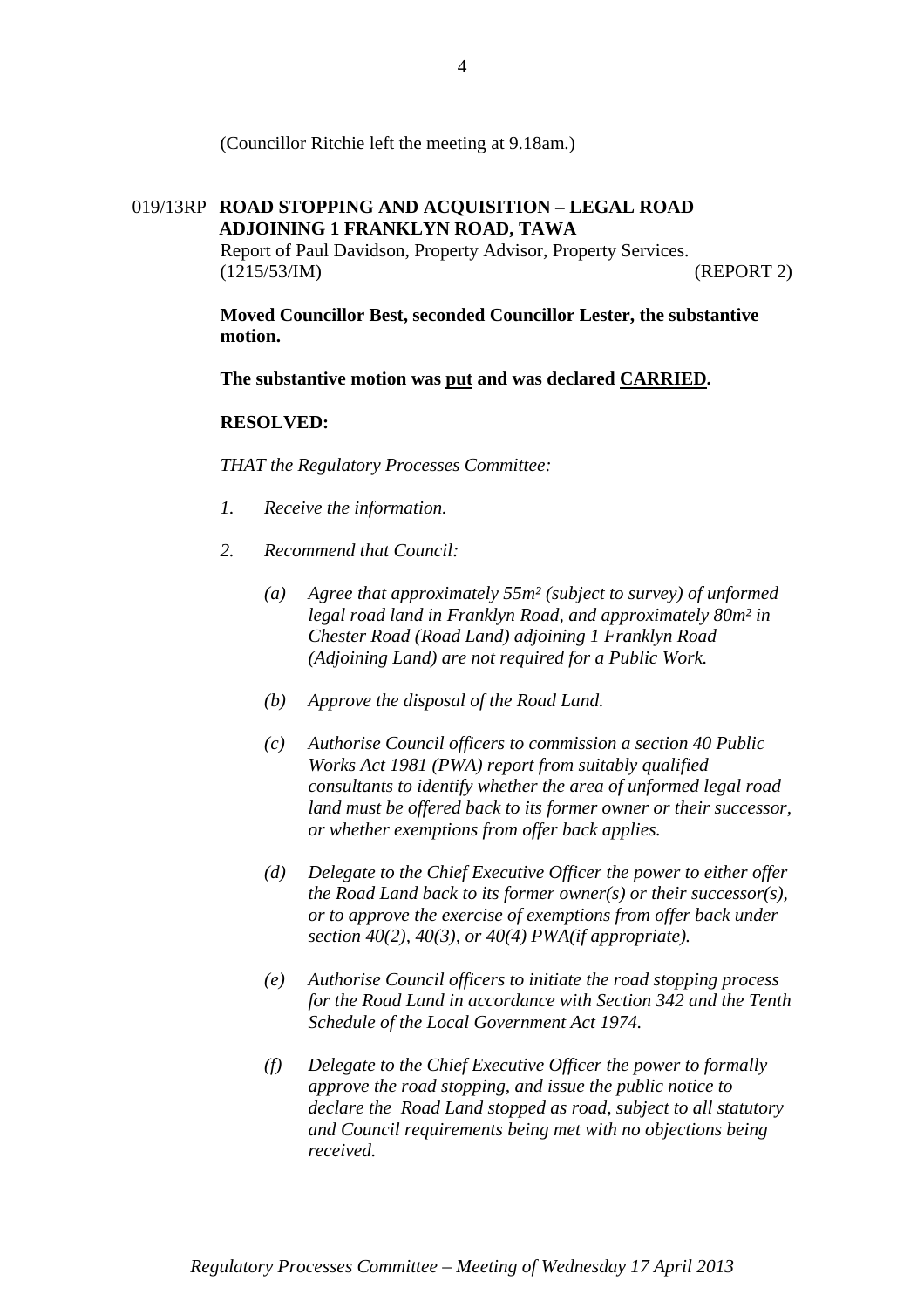- *(g) Note that if objections are received to the road stopping and the applicant wishes to continue with the road stopping, a further report will be presented to the Committee for consideration.*
- *(h) If no objections are received during the consultation period then it delegates to the Chief Executive Office the power to negotiate the terms of sale, impose any reasonable covenants, and enter into a sale and purchase agreement in respect of the Road Land, either with the former owner, or their successor, or the owner of 1 Franklyn Road, provided any such agreement is conditional upon the road being stopped.*
- *(i) Agree to the acquisition of approximately 18m² of land currently held in Computer Freehold Register WN551/275, for that land to be vested in the Wellington City Council as road.*
- *(j) Delegate to the Chief Executive Officer the power to negotiate and finalise the terms of the acquisition described in (i) above, and enter into a sale and purchase agreement, by way of exchange.*

# 020/13RP **DECISION ON OBJECTIONS TO THE PROPOSAL ROAD STOPPING AND DISPOSAL OF LEGAL ROAD BETWEEN 8 AND 28 JAUNPUR CRESCENT, BROADMEADOWS**  Report of Paul Davidson, Property Advisor, Property Services.

(1215/53/IM) (REPORT 1)

# **NOTED:**

Paul Davidson - Property Advisor and Royston Davidge – Senior Geotechnical Engineer with ABUILD Consulting were in attendance. They answered questions of the Committee on the report.

# **Moved Councillor Gill, seconded Councillor Lester, the substantive motion.**

(Councillor Foster joined the meeting at 9.20am.)

# **Moved Councillor Best, seconded Councillor Foster, the following amendment.**

# **New 4**

That the Regulatory Processes Committee:

4. Request officers to explore methods to protect existing adjacent property owners, property rights and that a condition be placed on the sale to restrict the road frontage to be a single storey.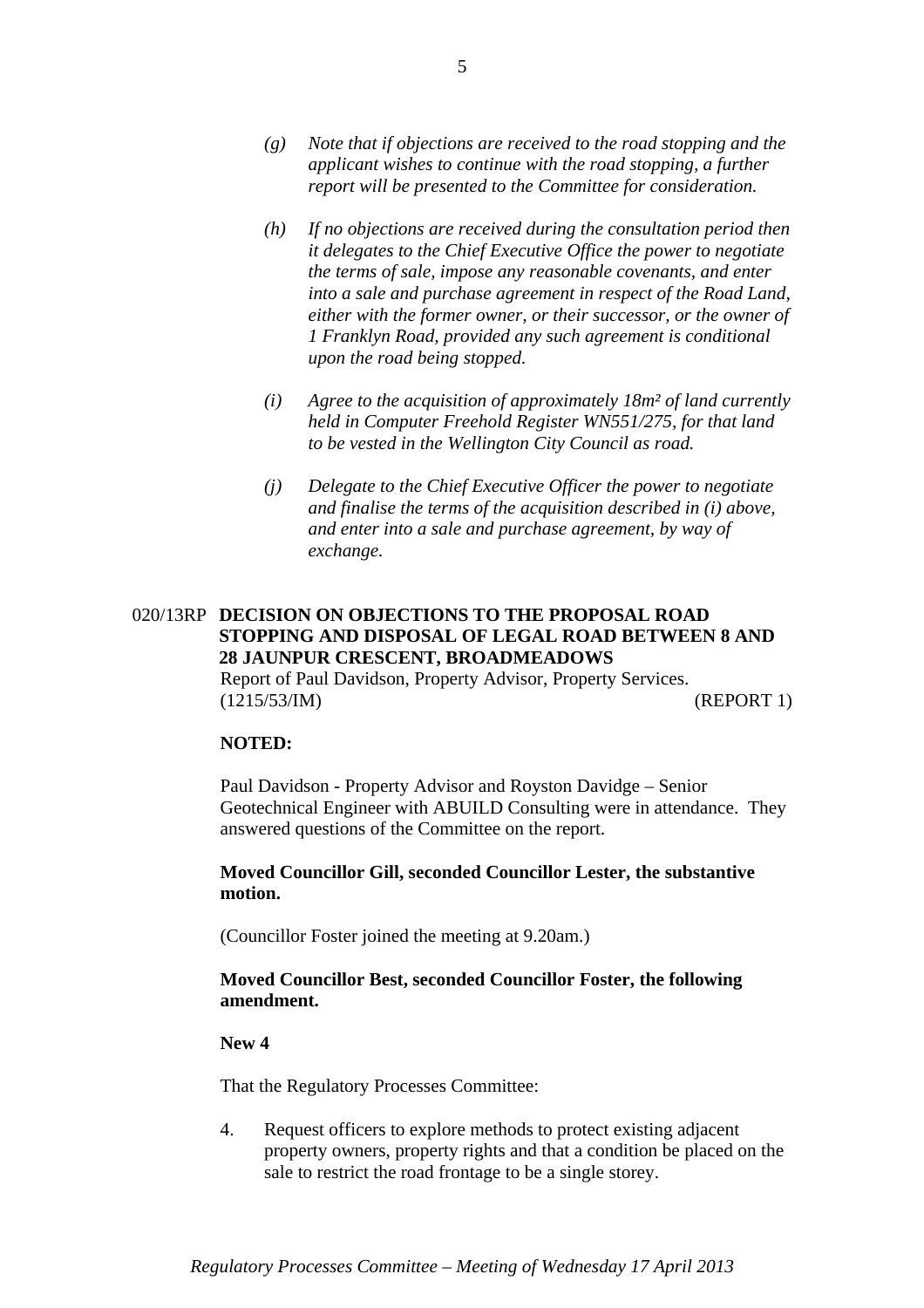**The amendment was put and declared CARRIED.** 

**Moved Councillor Foster, seconded Councillor Gill the procedural motion that Standing Order 157 be suspended.** 

**The procedural motion was put and declared CARRIED.** 

**Moved Councillor Gill, seconded Councillor Best, the motion that the Regulatory Processes Committee lie the report on the table until the next meeting of the Committee.** 

**The motion was put and declared CARRIED.** 

#### **RESOLVED:**

*THAT the Regulatory Processes Committee:* 

*1. Lie the report on the table until the next meeting of the Committee.* 

# 021/13RP **RESOLUTION TO EXCLUDE THE PUBLIC** (1215/53/IM)

**Moved Councillor Gill, seconded Councillor Best, the substantive motion.** 

**The substantive motion was put and declared CARRIED.** 

#### **RESOLVED:**

*THAT the Regulatory Processes Committee:* 

*1. Pursuant to the provisions of the Local Government Official Information and Meetings Act 1987, resolve that the public be excluded from the following part of the proceedings of this meeting namely:* 

*Report 4 District Plan Change 73 - Suburban Centres Appeal* 

|         | Grounds: Section $48(1)(a)$ | that public conduct of the whole or<br>the relevant part of the proceedings of |
|---------|-----------------------------|--------------------------------------------------------------------------------|
|         |                             | the meeting would be likely to result                                          |
|         |                             | in the disclosure of information for                                           |
|         |                             | which good reason for withholding                                              |
|         |                             | would exist under Section 7                                                    |
| Reason: | Section $7(2)$ (g)          | maintain legal professional privilege.                                         |